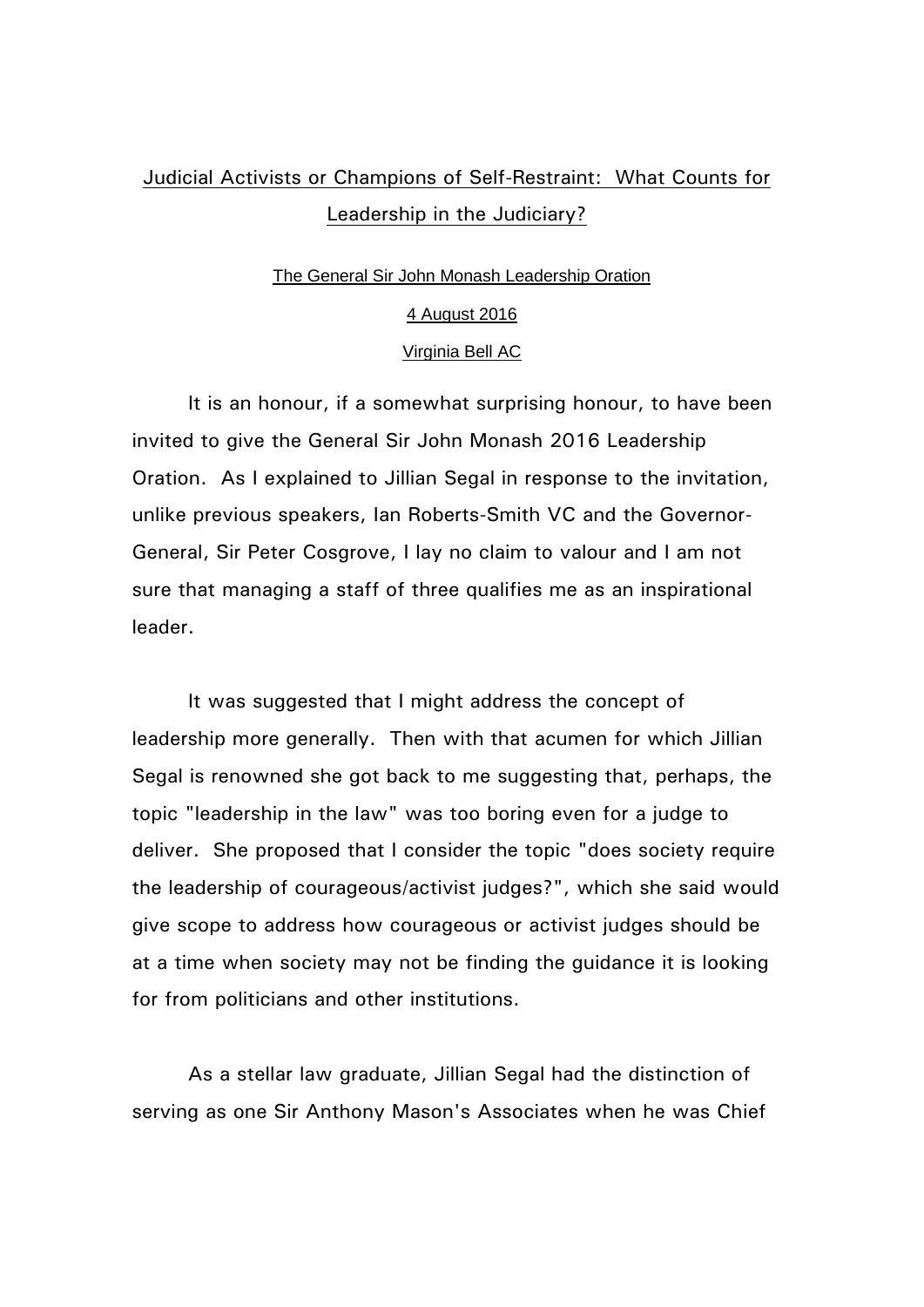Justice of the High Court. All these years later, I detected in her proposed title a provocation reminiscent of those days. In retirement, Sir Anthony observed that "the community is uneasy with the notion that the courts are somehow concerned with law, but not with justice."**<sup>1</sup>**

In recent years, much of the work of the High Court in public law has arisen from decisions made under the *Migration Act* 1958 (Cth). The policy of the former and present governments in this area has been the subject of heated public debate. Commonly, opposing sides in that debate call in aid considerations of justice and morality. Decisions of the Court interpreting the validity and scope of the powers conferred under the Migration Act respecting the processing of claims for refugee status have been the subject of criticism in one case as "activist" and in another for "excessive legalism". In the latter case, a correspondent to the *Sydney Morning Herald* was moved to write that it was tragic that justice dispensed by the High Court "has focussed on the law and completely forgotten about 'fairness' and 'moral rightness'"**<sup>2</sup>** . Another correspondent writing of the same decision said that reading it had reminded him of the American author's description of the difference between the law and

**2** "Letters", *Sydney Morning Herald* (Sydney), 5 February 2016.

**<sup>1</sup>** Mason, "A Reply", in Sanders ed *Courts of Final Jurisdiction: The Mason Court in Australia* (1996) 113 at 115.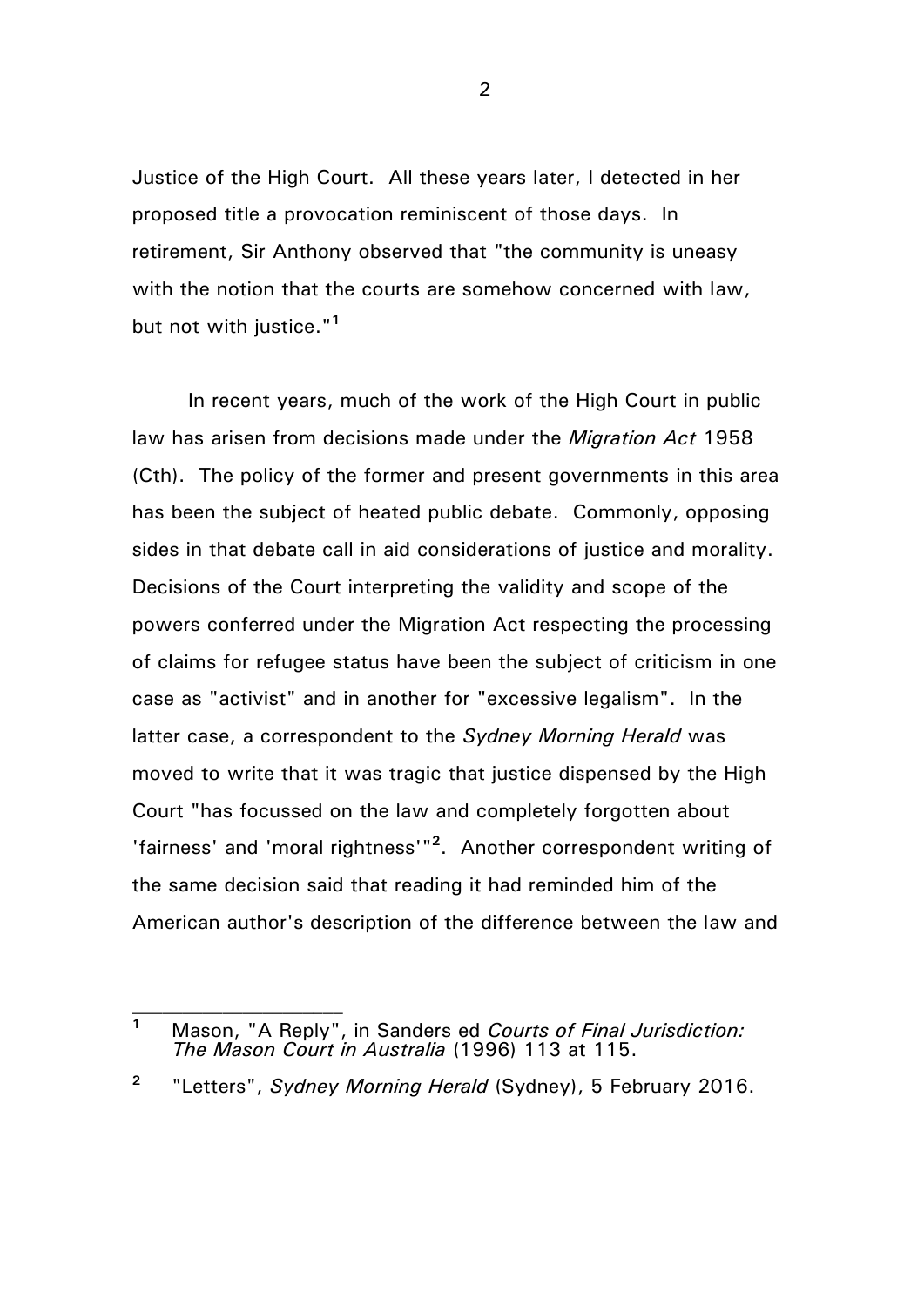justice – "justice is something you get in the next life; in this life you have the law."**<sup>3</sup>**

In issue in that case was the validity of a law passed by the Commonwealth Parliament. Necessarily in our federal polity it falls to the High Court to determine the validity of laws enacted by the State and Commonwealth Parliaments. I intend no disrespect to the correspondents who were moved to take an active part in the public debate, but a moment's reflection would suggest that it would be concerning if the Court did not apply legal principle in determining the limits of the legislative power of our democratically elected Parliament.

I have settled for a somewhat less sensational topic.

The expression "judicial activist", is of relatively recent origin, albeit that the concept is an old one. It appears to have been coined by an American historian, Arthur Schlesinger Jnr, in an article published in a popular magazine in 1947. He was writing about the composition of the Supreme Court of the United States and he classified the Justices as either "judicial activists" or "champions of self-restraint". In the former camp were those who in his view regarded the Court as an instrument to achieve desired social results; while those in the latter camp saw the Court as an

**<sup>3</sup>** "Letters", *Sydney Morning Herald* (Sydney), 5 February 2016.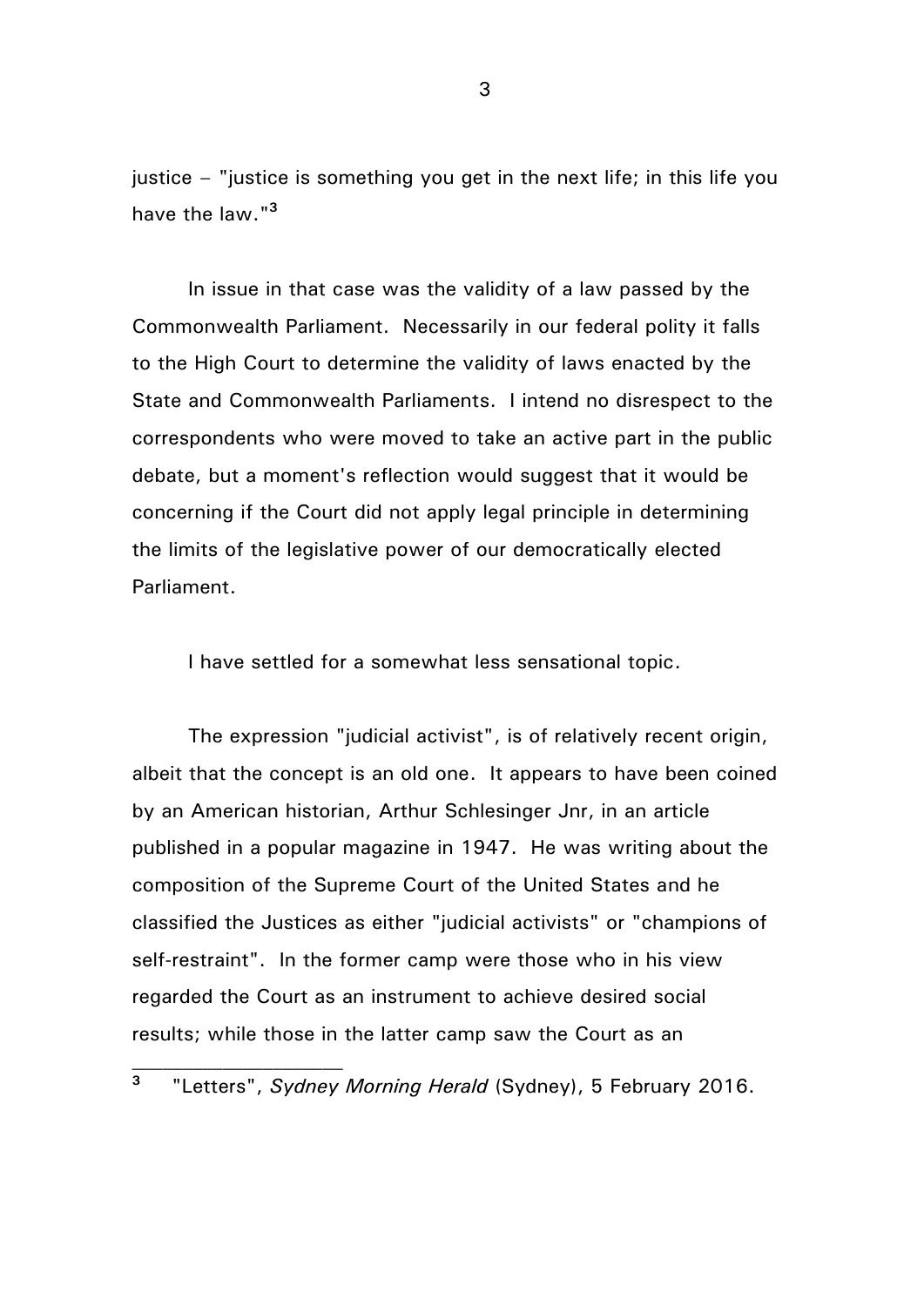instrument to permit the other branches of Government to achieve the results the people want for better or worse**<sup>4</sup>** .

Whether Schlesinger's analysis was a fair one is not a matter about which I feel qualified to comment. In the Australian context, it seems to me to be well wide of the mark. The High Court, in common with other final courts of appeal in the common law world, has an undoubted law-making role. The role is inherent in the development of the common law. On occasions that development takes into account the Justices' perception of contemporary societal values. Of course today much of the Court's work involves the interpretation of statutes. Not uncommonly, the words the legislature enacts bear more than one meaning. Plainly enough there are choices to be made in the attribution of the correct legal meaning to the statutory text. Those choices are made by applying well understood principles of construction, that are the tools of the court and parliamentary drafters. It would be a crude assessment to attach the pejorative label "judicial activist" to a decision merely because it departed from the law as previously stated or because it assigned to statutory text a meaning other than one ordinary grammatical meaning of the text.

**<sup>4</sup>** Schlesinger Jr, "The Supreme Court: 1947", (1947) *Fortune*, quoted in Kmiec, "The Origin and Current Meanings of 'Judicial Activism'", (2004) 92 *California Law Review* 1442 at 1446- 1447.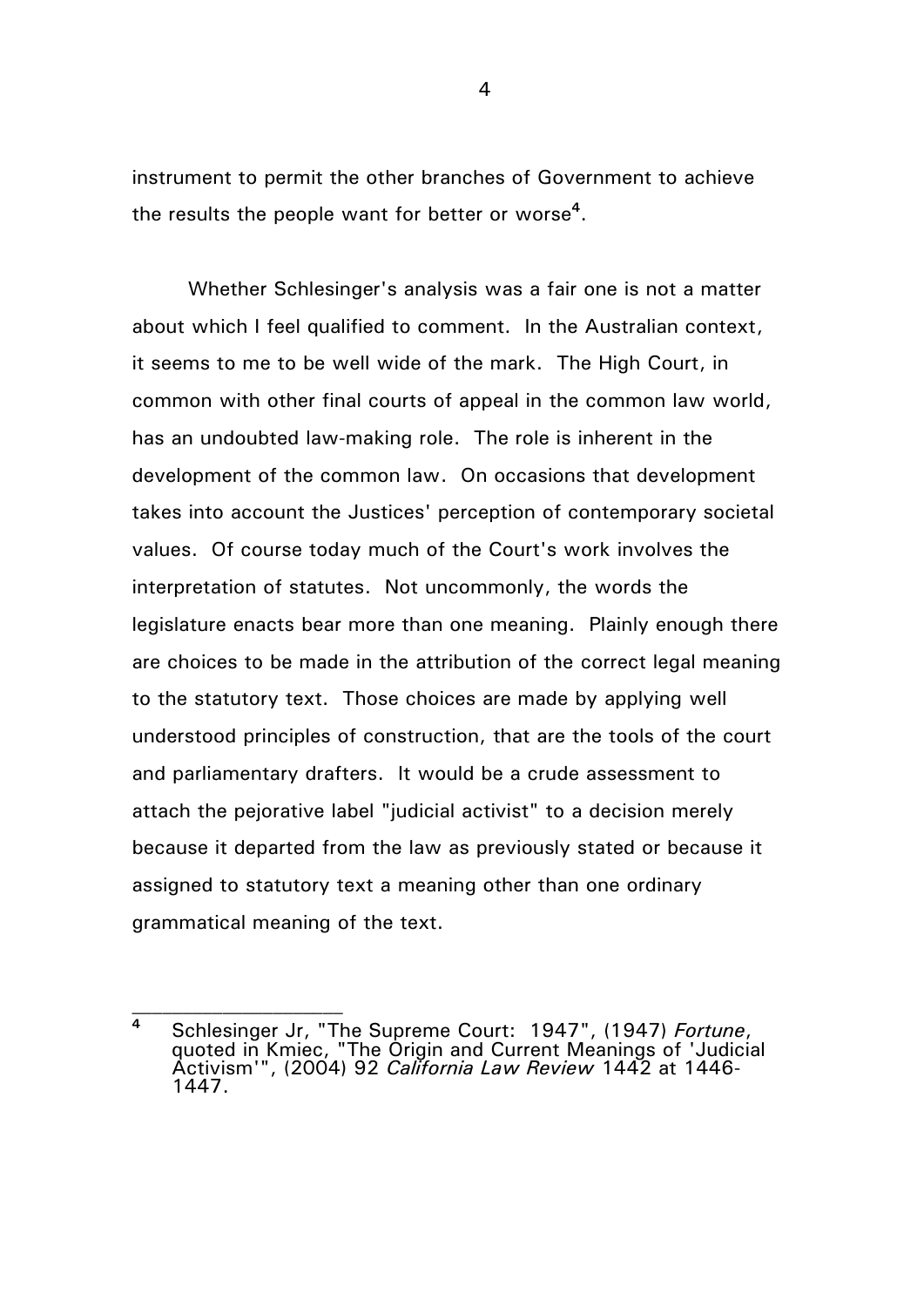"Champions of self-restraint" is not an expression that has been taken up by the academy here. The label applied to Australian judges considered to be in Schlesinger's second category tends to be "Dixonian legalist". Sir Owen Dixon, acknowledged as one of, if not the, finest jurists in the common law world in his time, was sworn in as Chief Justice of the High Court in April 1952. On that occasion, he famously said he should be sorry if it were thought that the Court was other than "excessively legalistic"**<sup>5</sup>** . His method was one of "strict and complete legalism"**<sup>6</sup>** , a method he expounded in an address given at Yale University in 1955**<sup>7</sup>** . Reading that address is apt to give an incomplete appreciation of the application of the method. Strict and complete legalism did not stand in the way of the creative distillation of new principle in an appropriate case**<sup>8</sup>** , nor did it require unyielding deference to authority. The Yale address should be read with Dixon CJ's fine dissenting reasons in *Parker v The Queen***<sup>9</sup>** .

Not long before Parker's case, the House of Lords in *Director of Public Prosecutions v Smith* held with respect to proof of criminal

**<sup>5</sup>** [1952] 85 CLR xi at xiv.

**<sup>6</sup>** [161] AC 290.

**<sup>7</sup>** Dixon, *Concerning Judicial Method* (1956) 29 ALJ 468 at 472; *Yerkey v Jones* (1939) 63 CLR 649 at 684-685.

**<sup>8</sup>** *Yerkey v Jones* (1939) 63 CLR 649 at 684-685.

**<sup>9</sup>** (1963) 111 CLR 610; [1963] HCA 14.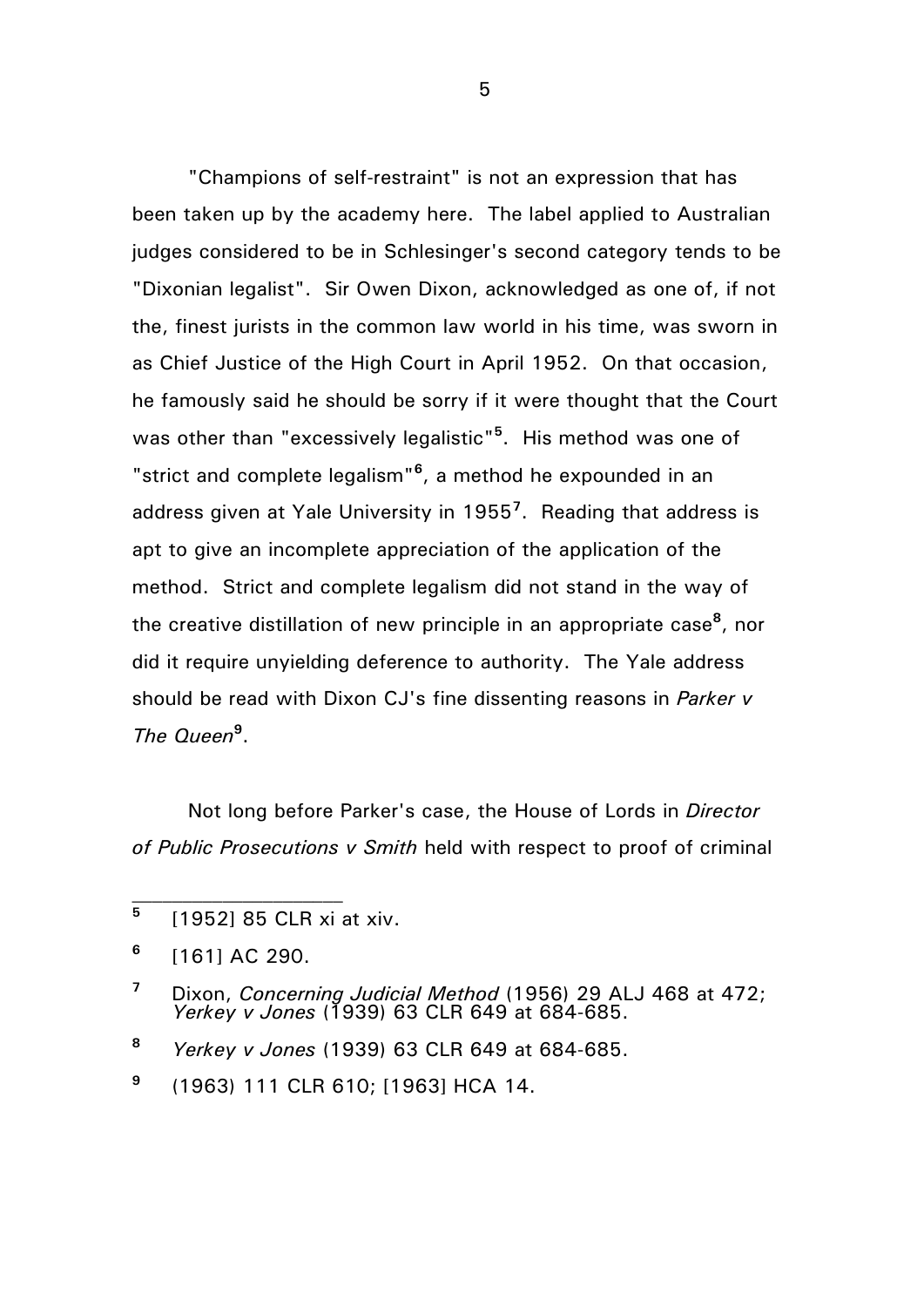liability that a man is presumed to intend the reasonable consequences of his action**<sup>10</sup>** . This somewhat startling decision was inconsistent with the High Court's earlier decision in *Stapleton v The Queen***<sup>11</sup>** . At the time *Parker* was decided the settled practice of the High Court was to follow decisions of the House of Lords in preference to its own. However, Dixon CJ could not bring himself to accept the statements of principle in *Smith,* which he said were misconceived and wrong. With the concurrence of the other members of the Court, Dixon CJ declared that Australian courts should continue to apply the law stated in *Stapleton* and that *Smith* should not be taken as authority in this country**<sup>12</sup>** . In 1963, this was a radical stance to take.

So, too, was it radical to consider, as Dixon CJ did, that Parker should have had the partial defence of provocation available to him on his trial for the murder of his wife's lover. The law, as it was understood at the time, required a killing to be done under sudden provocation and before there was time for the blood to cool before murder might be reduced to manslaughter. The provocation was not sudden in Parker's case but it was powerful. In the days preceding the killing, the deceased had insulted and taunted Parker, flaunting his hold over Parker's wife. Finally the deceased and the wife had

**<sup>10</sup>** *Director of Public Prosecutions v Smith* [1961] AC 290.

**<sup>11</sup>** (1952) 86 CLR 358; [1952] HCA 56.

**<sup>12</sup>** *Parker v The Queen* (1963) 111 CLR 610 at 632.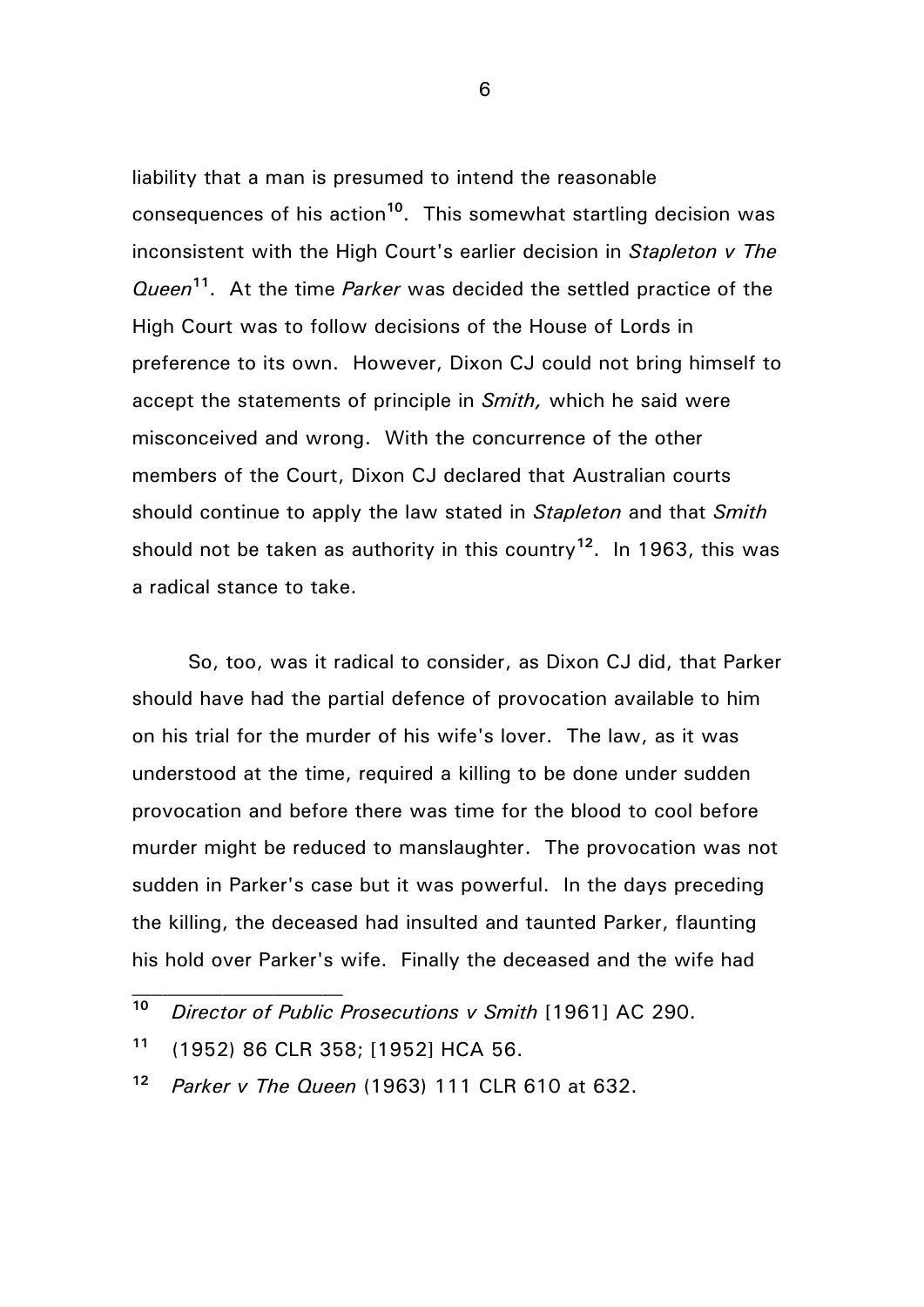taken off together over the entreaties of her and Parker's children. Parker drove after them and, having found them, in a distraught state he repeatedly stabbed the deceased. Dixon CJ thought it a shortcoming in the criminal law that murder might be reduced to manslaughter where a man kills his wife's lover caught in the act of adultery but not allow the same concession to human frailty in a case such as this**<sup>13</sup>** .

Dixon CJ rejected the rigidity of the received doctrine which reflected the social conditions of earlier centuries. He held that the jury should have been instructed to consider whether the killing was done under provocation**<sup>14</sup>** . Dixon CJ's invocation of the standards by which the provocation was to be judged**<sup>15</sup>** is eloquent of views about the relations between men and women of half a century ago. It may sound jarring to our ears, which only serves to underscore the need for judges to adapt the common law to keep it in "serviceable condition"**<sup>16</sup>** .

It does a disservice to Dixon CJ to paint him as an unbending formalist. It is undeniable that the jurisprudence of the Court underwent a change in the years following his retirement and

- **<sup>14</sup>** *Parker v The Queen* (1963) 111 CLR 610 at 628.
- **<sup>15</sup>** *Parker v The Queen* (1963) 111 CLR 610 at 628.
- **<sup>16</sup>** *Dietrich v The Queen* (1992) 177 CLR 292 at 324.

**<sup>13</sup>** *Parker v The Queen* (1963) 111 CLR 610 at 627-628.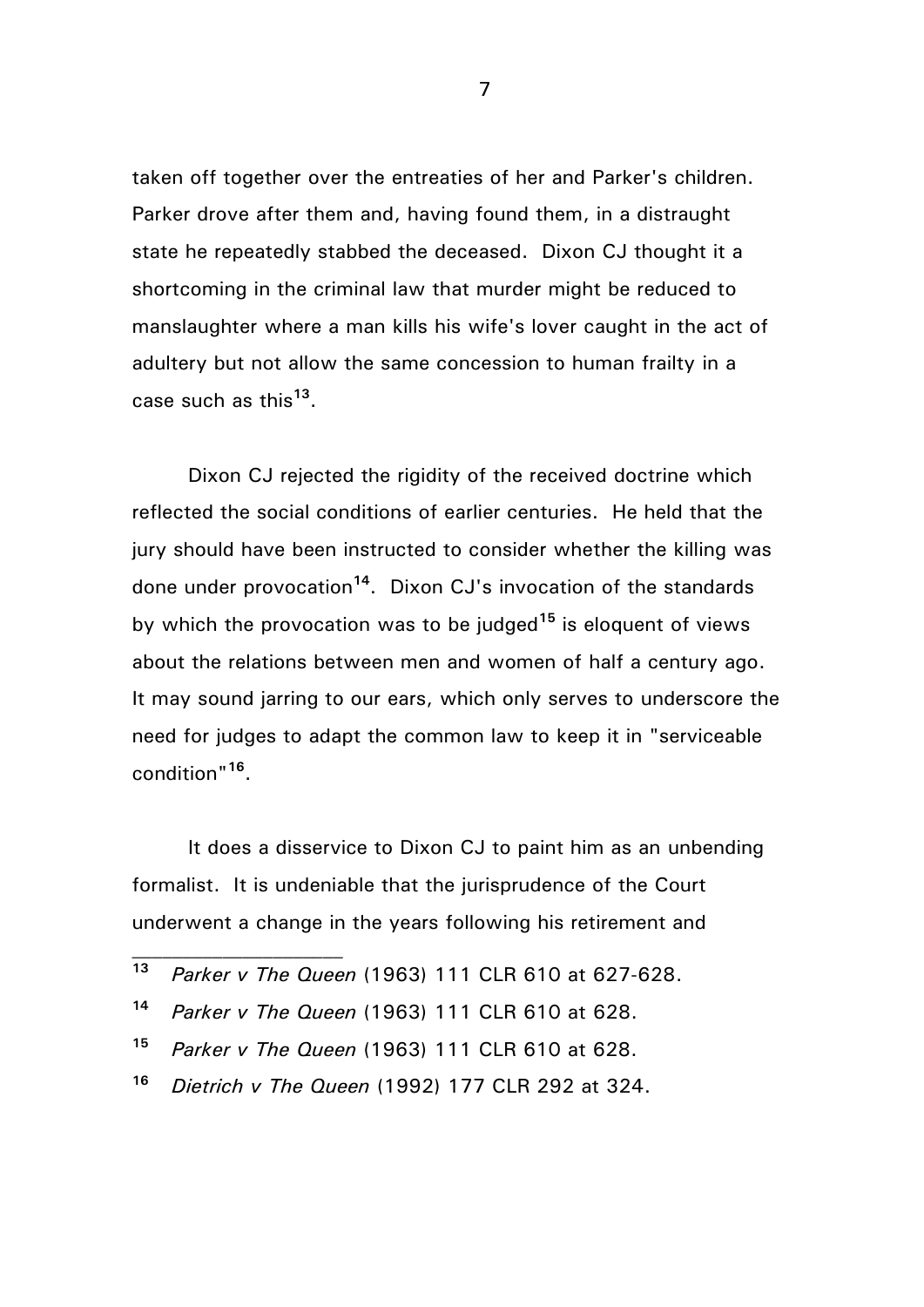particularly under the Chief Justiceship of Sir Anthony Mason. As others have observed, there were external influences which contributed to that change**<sup>17</sup>** . First, the latter part of the last century saw the abandonment of the declaratory theory of the common law; here and in the United Kingdom judges openly acknowledged the evident fact of their law-making function. Secondly, Sir Anthony Mason's tenure on the Court corresponded with the emergence of Australia as a truly independent nation with the passage of the *Australia Acts* in 1986. The last links with the Privy Council were severed and the High Court was truly engaged in declaring the common law of Australia. A development recognised by the amendment of s 80 of the *Judiciary Act* 1903 (Cth).

McHugh J writing extra-curially pointed out that the rejection of "strict legalism" as an interpretative tool (to the extent that strict legalism was ever applied) was not some heretical departure by the Court**<sup>18</sup>** . He illustrated that proposition by reference to the Engineers' Case**<sup>19</sup>** . Familiar to every law student, the Engineers' Case which was decided in 1920, threw out the doctrine of implied

**<sup>17</sup>** See Kirby, "Sir Anthony Mason Lecture 1996: AF Mason – From Trigwell to Teoh", (1996) 20 *Melbourne University Law Review* 1087 at 1096-1097; McHugh, "The Constitutional Jurisprudence of the High Court: 1989-2004", (2008) 30(1) *Sydney Law Review* 5 at 10-12.

**<sup>18</sup>** McHugh, "Constitutional Jurisprudence of the High Court: 1989- 2004", (2008) 30 *Sydney Law Review* 5 at 10.

**<sup>19</sup>** *Amalgamated Society of Engineers v Adelaide Steamship Co Ltd* (1920) 28 CLR 129.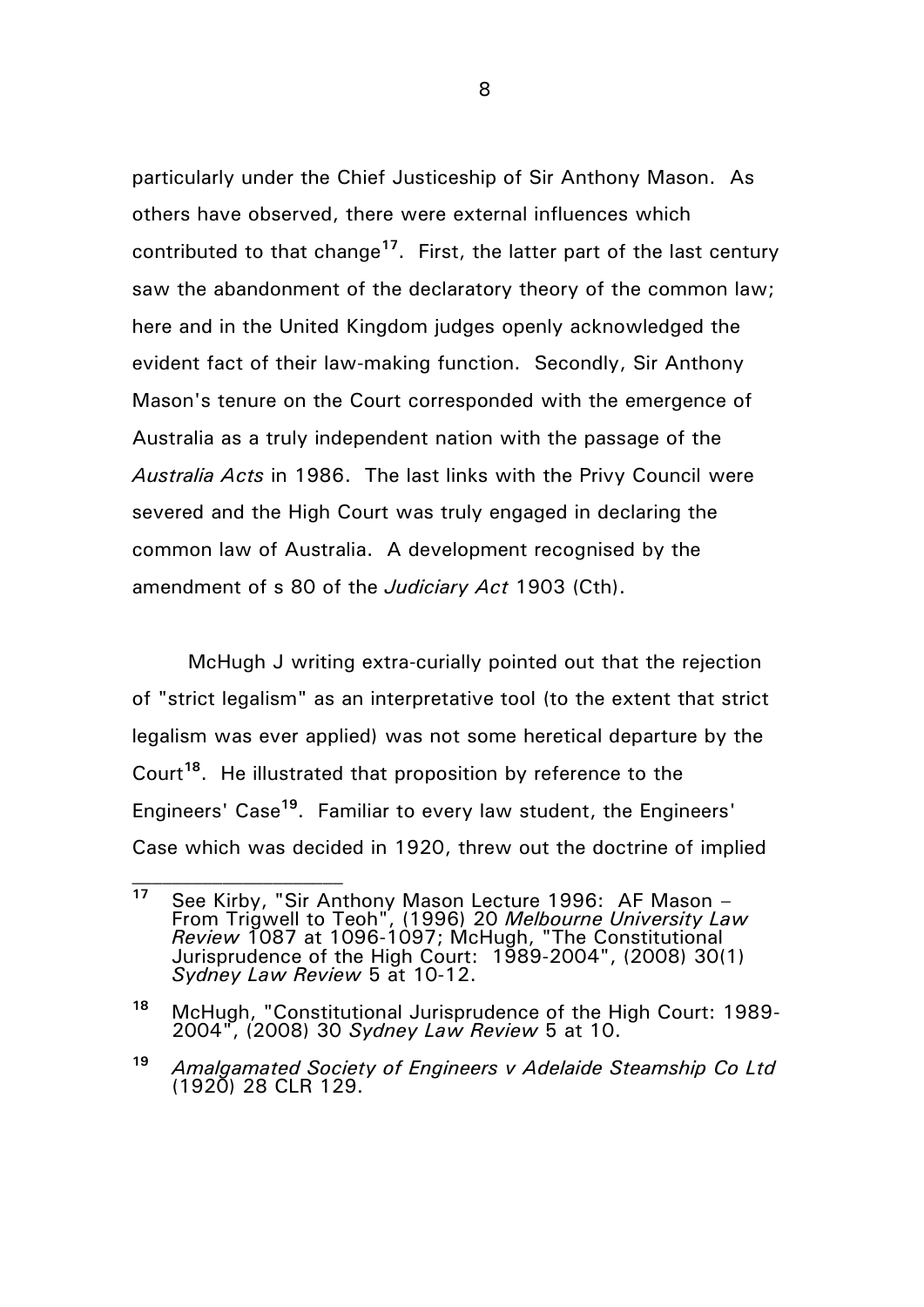intergovernmental immunities on which constitutional interpretation had proceeded since federation**<sup>20</sup>** . McHugh J adopted Sir Victor Windeyer's explanation of the significance of that change. Sir Victor Windeyer viewed the work of the High Court through the eyes of a legal historian. In the *Payroll Tax Case* **<sup>21</sup>** he said it was wrong to regard the Court's rejection of a doctrine that had held sway for the first 20 years of our federation as the correction of error or the uprooting of heresy. He put it this way:

"[In] 1920 the Constitution was read in a new light, a light reflected from events that had, over 20 years, led to a growing realisation that Australians were now one people and Australia one country and that national laws might meet national needs. ... Reading the instrument in this light does not … mean that the original judges of the High Court were wrong in their understanding of what at the time of Federation was believed to be the effect of the Constitution and in reading it accordingly."**<sup>22</sup>**

Over the course of my professional life, in the field of tort law it has been possible to discern trends in the decisions of the High Court towards extending liability in tort and at other times towards confining it. The former trend has on occasions been criticised as "judicial activism"**<sup>23</sup>** . The development of controlling mechanisms to

**<sup>20</sup>** *Amalgamated Society of Engineers v Adelaide Steamship Co Ltd* (1920) 28 CLR 129.

**<sup>21</sup>** *Victoria v Commonwealth* (1971) 122 CLR 353 at 396-397.

**<sup>22</sup>** *Victoria v Commonwealth* (1971) 122 CLR 353 at 396.

**<sup>23</sup>** Heydon, "Judicial Activism and the Death of the Rule of Law" (2003) 23 *Australian Bar* Review 110 at 123.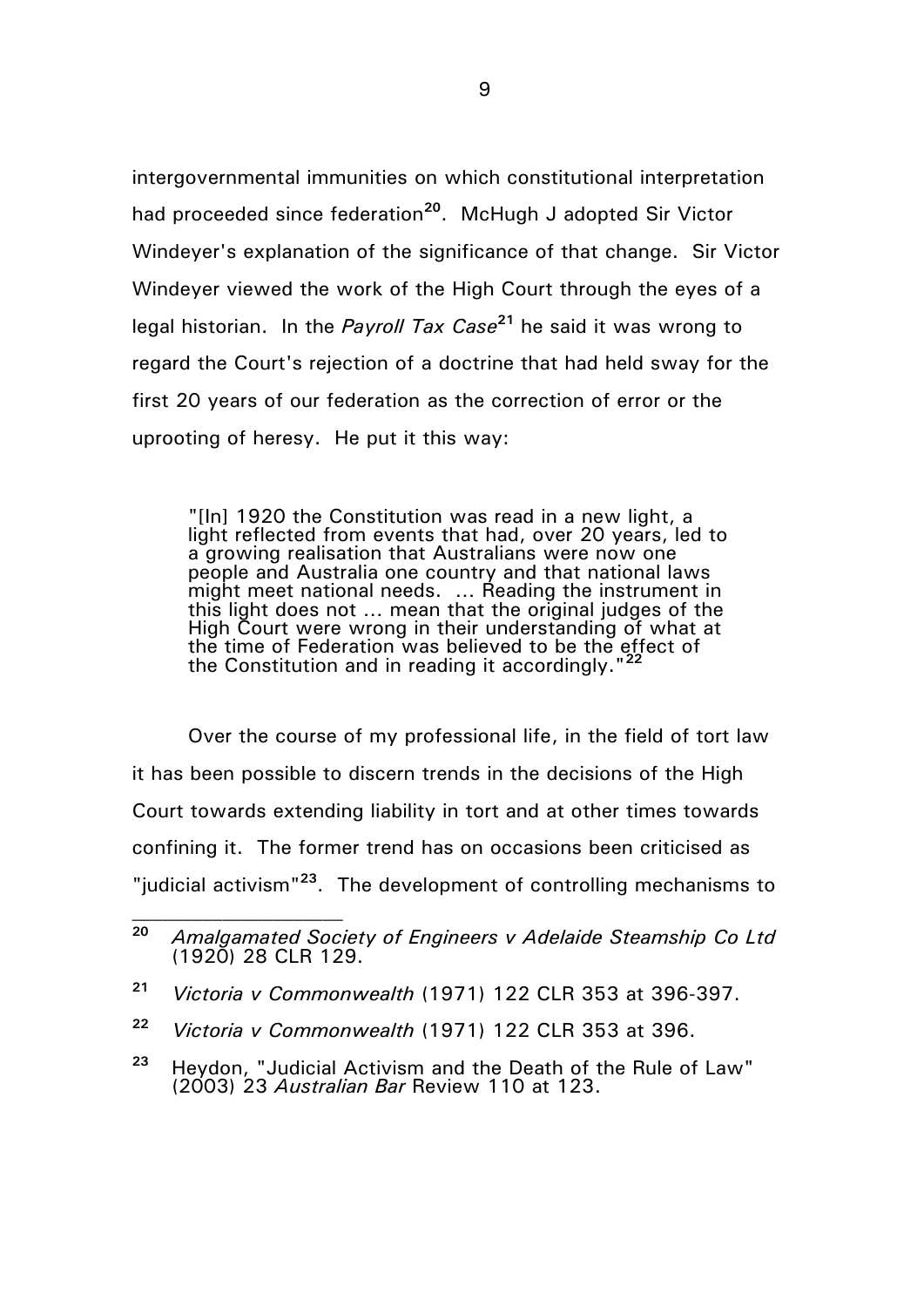place some limit on liability flowing from Lord Atkin's articulation of the neighbour principle in *Donoghue v Stevenson***<sup>24</sup>** has not proved susceptible of easy answers. It was one thing to award damages to a person physically injured as the result of the defendant's negligence and another to allow recovery for psychiatric injury or for purely economic loss. Courts struggled with the idea of compensating a plaintiff for what, perhaps unhappily, was described as "nervous shock".

There was the concern about fictitious claims and about how to put a money value on non-physical injury. The hesitancy reflected the courts' limited understanding of the nature of psychiatric injury and, as Windeyer J put it, the tendency of the law to be "marching with medicine but in the rear and limping a little<sup>"25</sup>. In 1939, a majority of members of the Court considered that it was not reasonably foreseeable that a mother watching the recovery of her seven year-old son's dead body from a water filled trench which the council had negligently failed to fence might suffer psychiatric injury**<sup>26</sup>** . As the law developed, recovery for psychiatric injury came

**<sup>24</sup>** [1932] AC 562 at 580.

**<sup>25</sup>** *Mount Isa Mines Ltd v Pusey* (1970) 125 CLR 383 at 395 per Windeyer J.

**<sup>26</sup>** *Chester v Waverley Corporation* (1939) 62 CLR 1 at 10.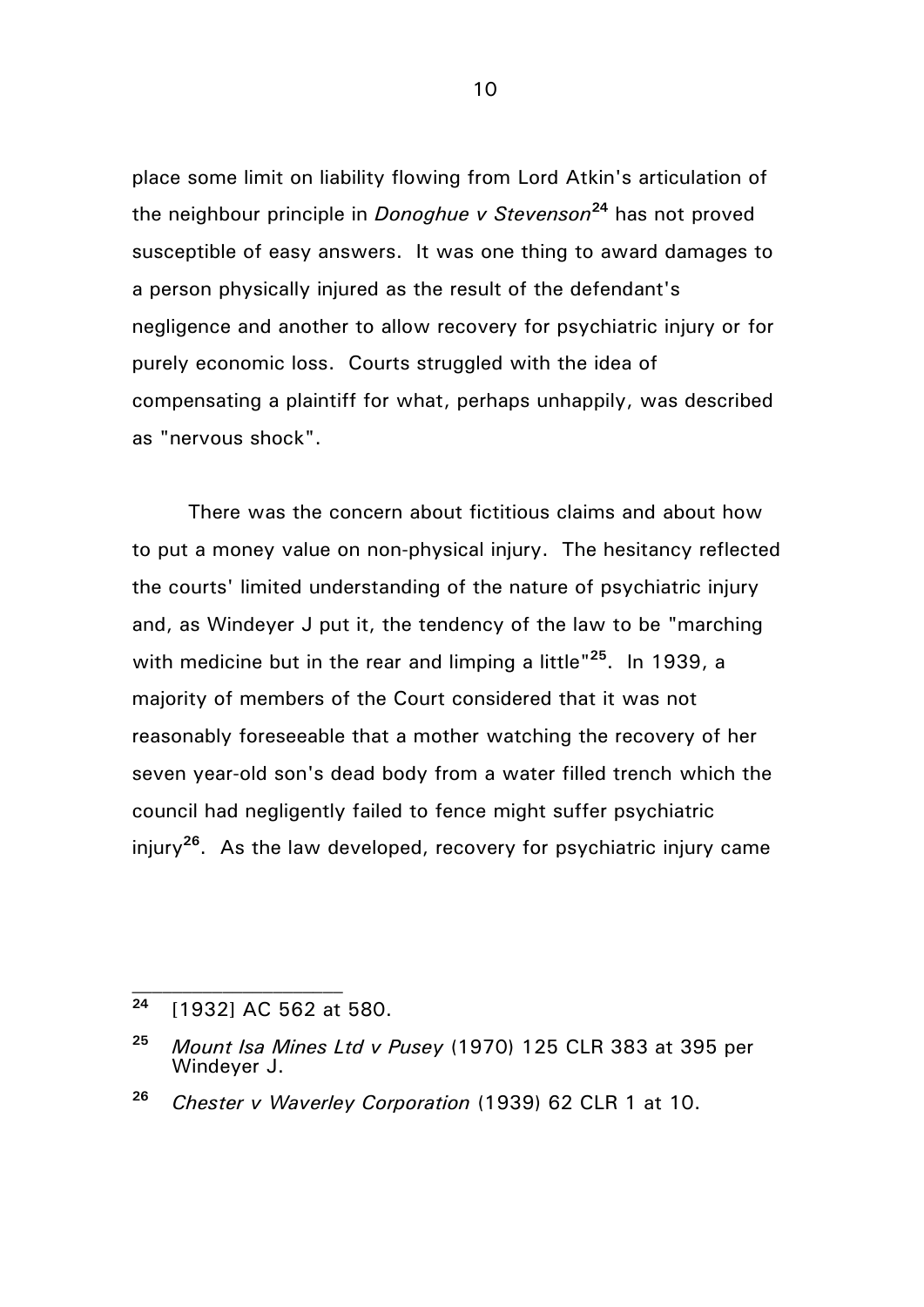to depend upon concepts of sudden shock or, more generously, the perception of the immediate aftermath of an event<sup>27</sup>.

The law as it stood at the beginning of this century would not permit recovery to Mr and Mrs Annetts to compensate them for the psychiatric injury each suffered as the result of learning of the death of their 16 year old son. As the result of the negligence of his employer, their son died of dehydration, exhaustion and hypothermia. He had gone to work as a jackaroo on a cattle station in Western Australia. Before he left home, Mr and Mrs Annetts had sought and received assurances that he would be under constant supervision and well looked after. Contrary to those assurances, the boy was sent to work alone as a caretaker on a remote part of the property. From there he went missing. When Mr Annetts was informed of that fact in a telephone call from the police, he collapsed. There followed a prolonged search for the boy in which Mr and Mrs Annetts took some part. His blood-stained hat was found in January 1987 and in April of that year his body was located. Mr and Mrs Annetts were informed of the discovery by telephone. Mr Annetts travelled to Western Australia where he identified his son from a photograph of the skeleton.

The Full Court of the Supreme Court of Western Australia, faithfully applying the law as it was understood, found that Mr and

**<sup>27</sup>** (1984) 155 CLR 549 at 590-591.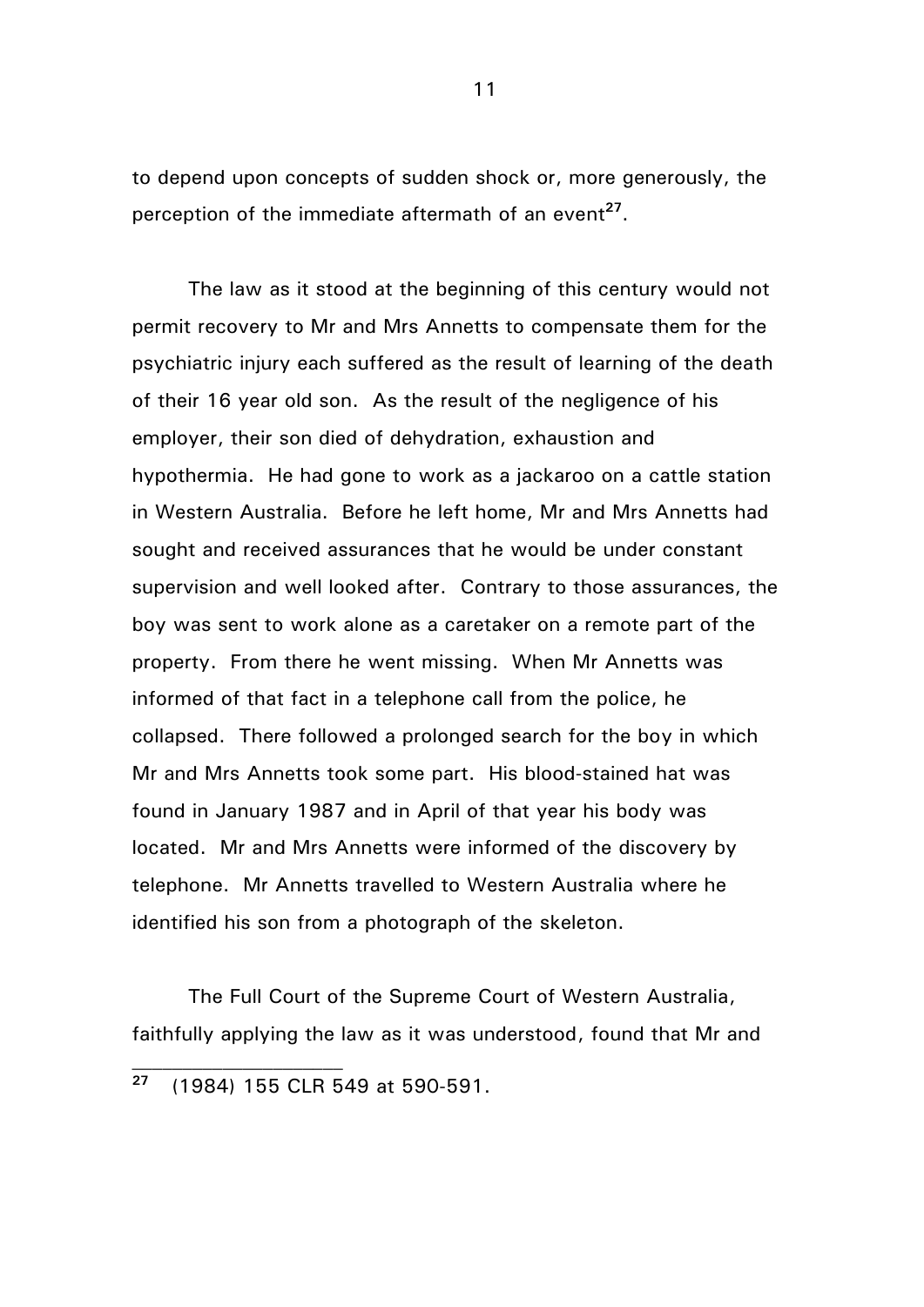Mrs Annetts' claims did not satisfy the requirements of sudden shock or direct perception sufficient to give rise to a duty of care owed by the employer to them**<sup>28</sup>**. That holding was reversed in the High Court. Gleeson CJ commented on the difficulty of applying inflexible criteria to an area of the law which has as its central concept reasonableness; a concept inherently resistant to the rigorous categorisation of its elements. His Honour concluded that:

"The process by which the [Annetts] became aware of their son's disappearance, and then his death, was agonisingly protracted, rather than sudden. And the death by exhaustion and starvation of someone lost in the desert is not an 'event' or 'phenomenon' likely to have many witnesses. But a rigid distinction between psychiatric injury suffered by parents in those circumstances, and similar injuries suffered by parents who see their son being run down by a motor car, is indefensible."**<sup>29</sup>**

The rejection of the criteria of sudden shock or direct perception in the immediate aftermath of an incident necessarily widened the law of negligence. However, few would seek to diminish the force of Gleeson CJ's reasons by characterising them as "activist".

Nowhere is the inutility of Schlesinger's taxonomy better illustrated than by considering the decisions of Brennan J. His was

**<sup>28</sup>** *Annetts v Australian Stations Pty Ltd* (2000) 23 WAR 35.

**<sup>29</sup>** *Annetts v Australian Stations Pty Ltd* (2002) 211 CLR 317 at 337 [36].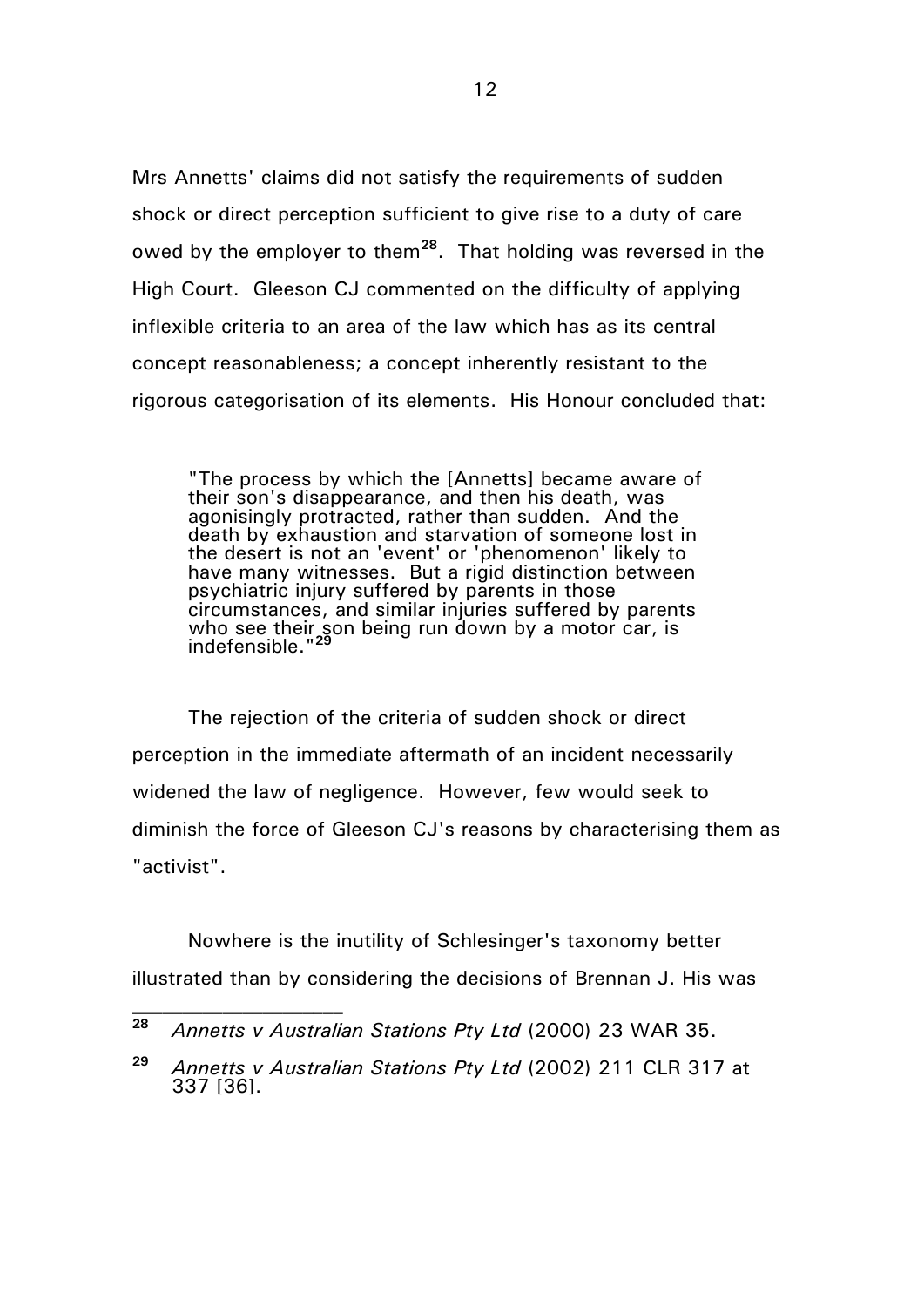the leading judgment in *Mabo v Queensland [No 2]***<sup>30</sup>** , rejecting the great body of received doctrine that distinguished inhabited colonies that were *terra nullius* from those that were not, holding that the Meriam people's native title to land had survived the Crown's acquisition of sovereignty over Australia. His Honour approached the matter by saying that the High Court, declaring the common law of Australia, may adopt rules that accord with contemporary notions of justice and human rights provided those rules do not fracture the skeleton of principle that gives our law its shape and internal consistency**<sup>31</sup>** . He observed that the Court was no longer bound by the decisions of courts in the hierarchy of an empire, which at the time, had been concerned with the development of its colonies. Judged by any civilised standard, Brennan J said the traditional common law understanding expressed in those decisions was unjust.

Passages from Brennan J's judgment in *Mabo [No 2]*, controversial as they were the time judgment was delivered, are now engraved in stone in Reconciliation Place within view of the chambers he occupied as Chief Justice. The acceptance of the rightness of the decision symbolised by that sculpture does not deny that the decision was a radical departure from a settled understanding of the law of property.

**<sup>30</sup>** (1992) 175 CLR 1.

**<sup>31</sup>** *Mabo v Queensland [No 2]* (1992) 175 CLR 1 at 29.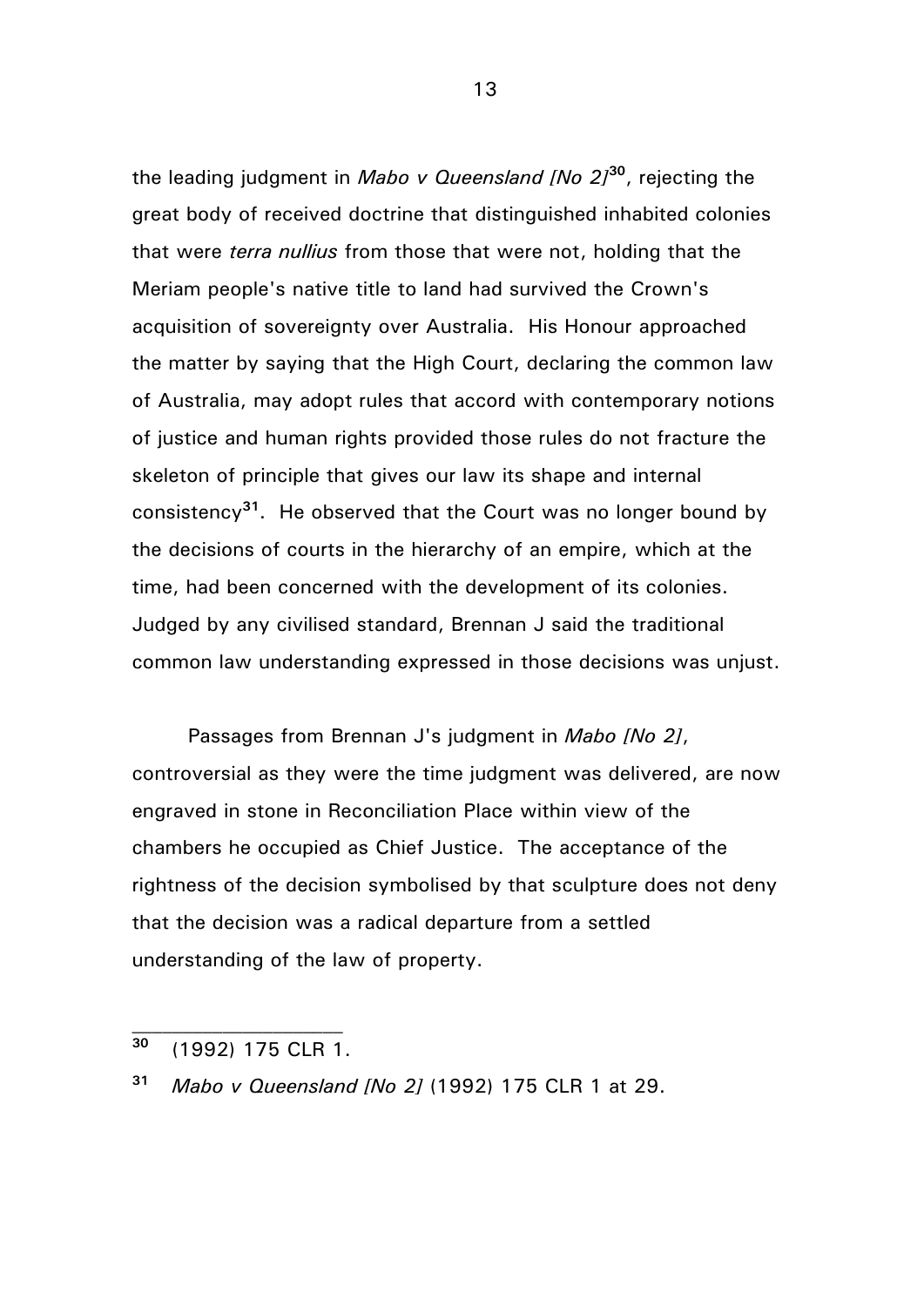To appreciate Brennan J's judicial philosophy, one needs to set *Mabo [ No 2]* against his powerful dissent in *Dietrich v The Queen***<sup>32</sup>** . *Dietrich* was concerned with the content of a fair trial in a criminal case. It held that, exceptional cases apart, if through no fault of his own the accused is unrepresented, the court should stay proceedings on the indictment until arrangements are made for the accused to be legally represented. The decision had evident resource implications: as a practical matter legal aid commissions were obliged to prioritise grants of aid to persons accused of serious crime.

Brennan J acknowledged that legal representation reduces the possibility of injustice and enhances the fairness of the trial. His Honour thought it incongruous that Australia should be a party to the International Covenant on Civil and Political Rights, which declares that in the determination of any criminal charge a person shall have legal assistance assigned to him in any case where the interests of justice so require, unless Australian governments provide the resources to carry that entitlement into effect**<sup>33</sup>** . Nonetheless, Brennan J considered that the majority's conclusion was an unjustified intrusion upon the functions of the legislative and

**<sup>32</sup>** *Dietrich v The Queen* (1992) 177 CLR 292.

**<sup>33</sup>** *International Covenant on Civil and Political Rights*, opened for signature 16 December 1966, 999 UNTS 171 (entry into force 23 March 1976), art 14(3)(d).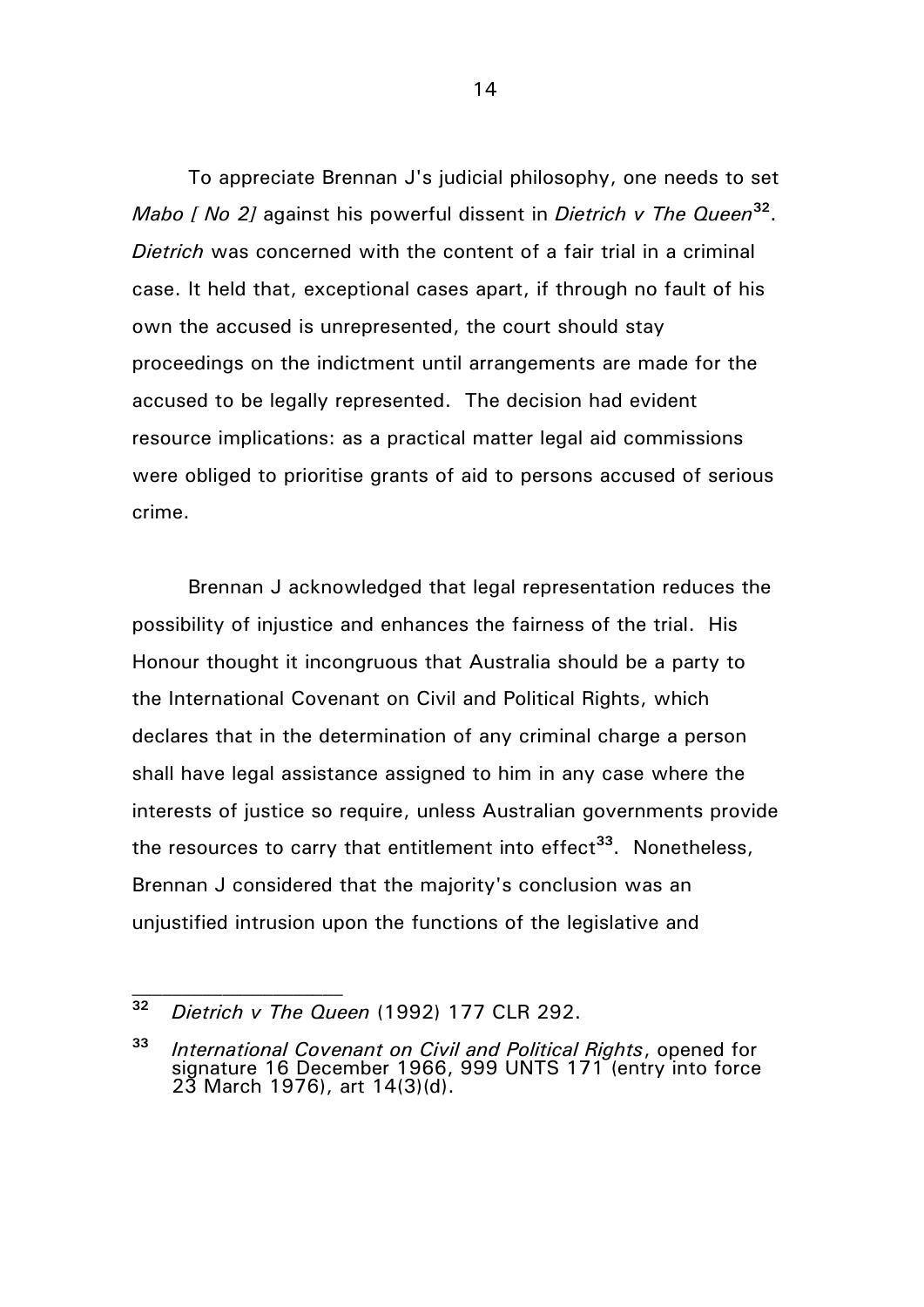executive branches of government<sup>34</sup>. His reasons contain a discussion of how the Court is to take account of contemporary values in developing the law**<sup>35</sup>** . He said that courts are not justified in developing the law to conform to transient notions that emerge in reaction to a particular event or are inspired by a campaign conducted by an interest group. Rather, he spoke of moulding the law to conform to the relatively permanent values of the Australian community, provided always that the skeleton remains intact**<sup>36</sup>** . Probably few judges would contest that statement of common law judicial method.

Of course one may ask how it is that judges divine the relatively permanent values of Australian society. Happily, this is a concern that is often more philosophic than practical. Gleeson CJ's assessment of the content of reasonableness in the Annetts' case is probably one with which few in today's society would cavil. The difficulty for judges arises in novel cases which turn upon contested values. In this category are the "Wrongful birth" cases. The High Court has held by a narrow majority that the parents of a child born as the result of negligent advice concerning a sterilisation procedure

**<sup>34</sup>** *Dietrich v The Queen* (1992) 177 CLR 292 at 324.

**<sup>35</sup>** *Dietrich v The Queen* (1992) 177 CLR 292 at 319, referring to Francis Bacon, *The Advancement of Learning,* (1605), Bk 2, fol 10b.

**<sup>36</sup>** *Dietrich v The Queen* (1992) 177 CLR 292 at 319.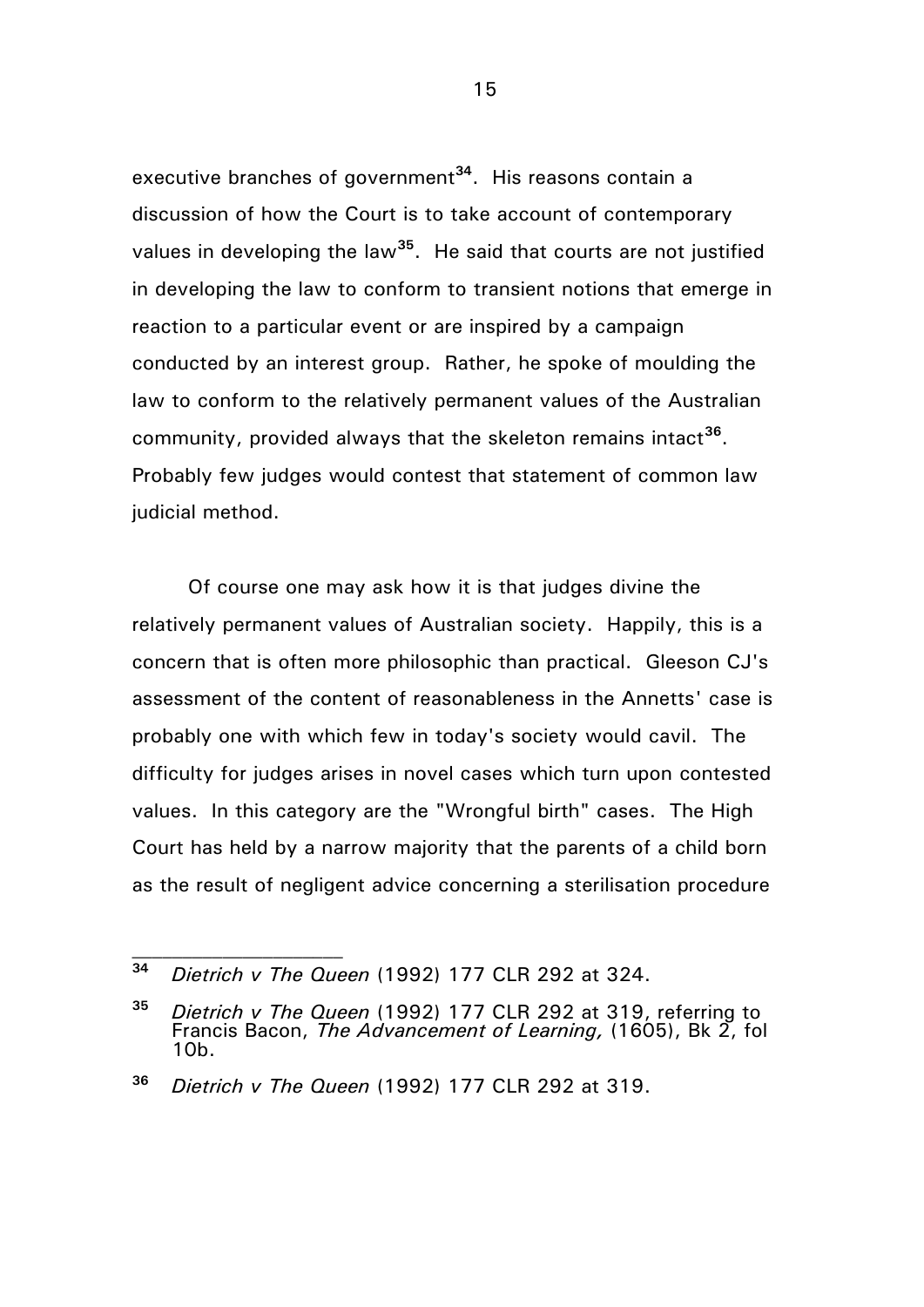were entitled to damages for the cost of raising and maintaining the child**<sup>37</sup>** .

All of the arguments against the award of damages in that case depended upon claims about society's values. For the judges in the minority, taking those values into account the law should not countenance valuing the life of a child to the parent. The majority disavowed the public policy arguments, and held that damages for the cost of raising and maintaining the child could be calculated without setting off the value of the child. McHugh and Gummow JJ illustrated that proposition by pointing out that the coalminer, forced to retire because of injury, does not have his damages reduced because he finds himself free to sit in the sun each day and read his favourite newspaper**<sup>38</sup>** .

It may be accepted that judges have no special purchase on the content of contemporary societal values. Nonetheless, the development of the common law would have been most unsatisfactory if judges did not have an eye to those values in deciding the cases that come before them. They need to keep the other eye on consistency in judicial decision-making - treating like cases alike and different cases differently is itself an aspect of justice. Weighing the need to develop the law to accommodate

**<sup>38</sup>** *Cattanach v Melchior* (2003) 215 CLR 1 at 39 [90].

**<sup>37</sup>** *Cattanach v Melchior* (2003) 215 CLR 1.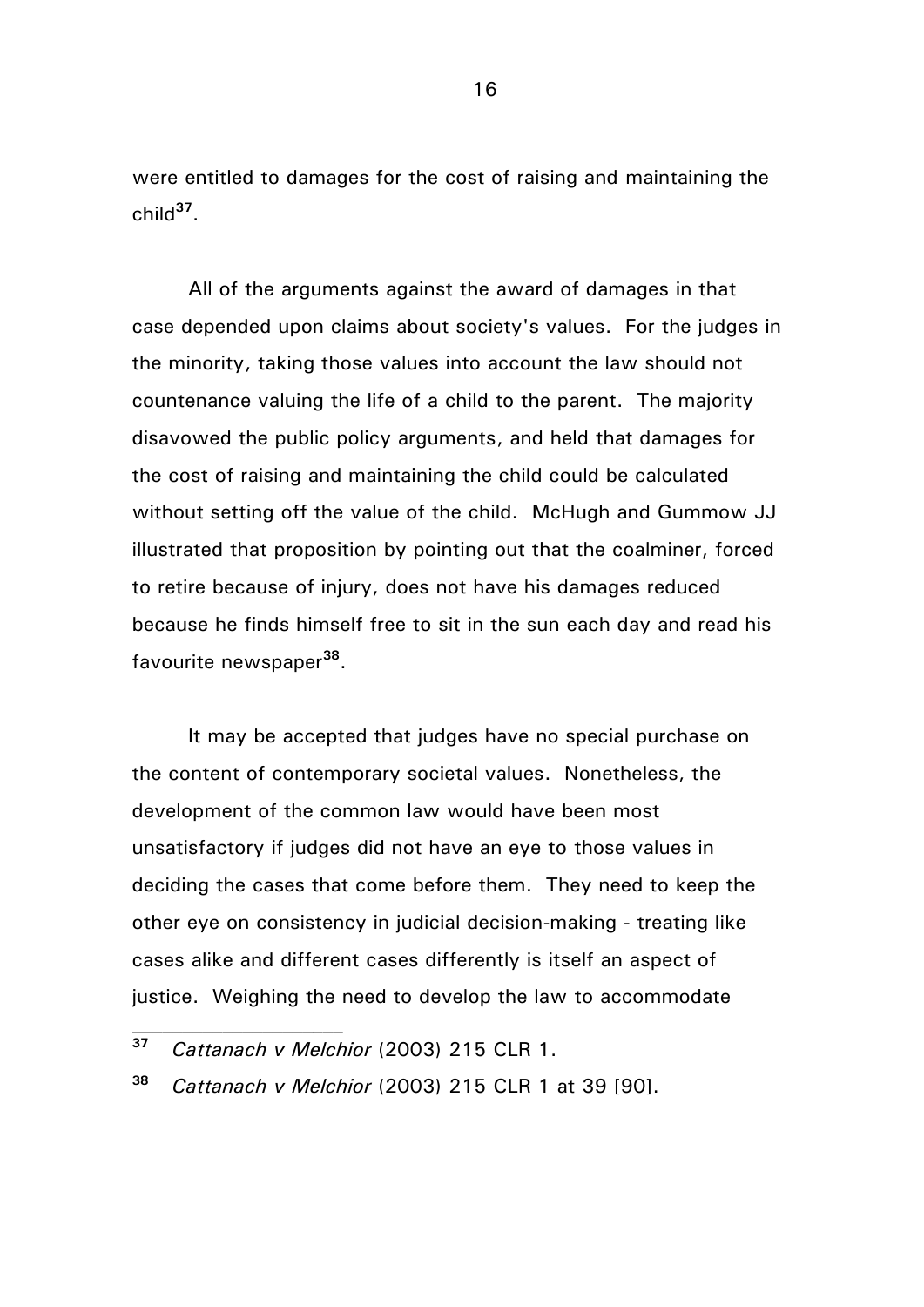perceived changes in society against the need for certainty and consistency calls for judgment. These are judgments that can be criticised in individual cases as producing an outcome that is too adventurous or not adventurous enough. It is another thing to conclude that the judge in either case is pursuing some personal agenda.

One answer to the question of what counts for leadership in the judiciary is for the judge not to seek to be seen either as an activist or a champion of self-restraint. For that matter, for the judge not to seek to be seen very much at all. Putting the legal profession and diligent law students to one side, few members of the Australian public would know the names of the members of the High Court, much less have a view about how individual Justices might decide cases. It is improbable that the fate of a federal election might be thought to turn on which party will be in a position to appoint the next Justice to the High Court. Gleeson CJ made the point nicely around the time of the High Court's centenary. He had done a survey and found that in his time as Chief Justice, the Court had only once divided along lines such that Justices appointed by a Coalition government were of one view and Justices appointed by a Labor government were of a different view**<sup>39</sup>** . The division of opinion in that case was with respect to the liability of a local

**<sup>39</sup>** Gleeson, *The Centenary of the High Court: Lessons From History*, Australian Institute of Judicial Administration, Banco Court, Supreme Court of Victoria, 3 October 2003.